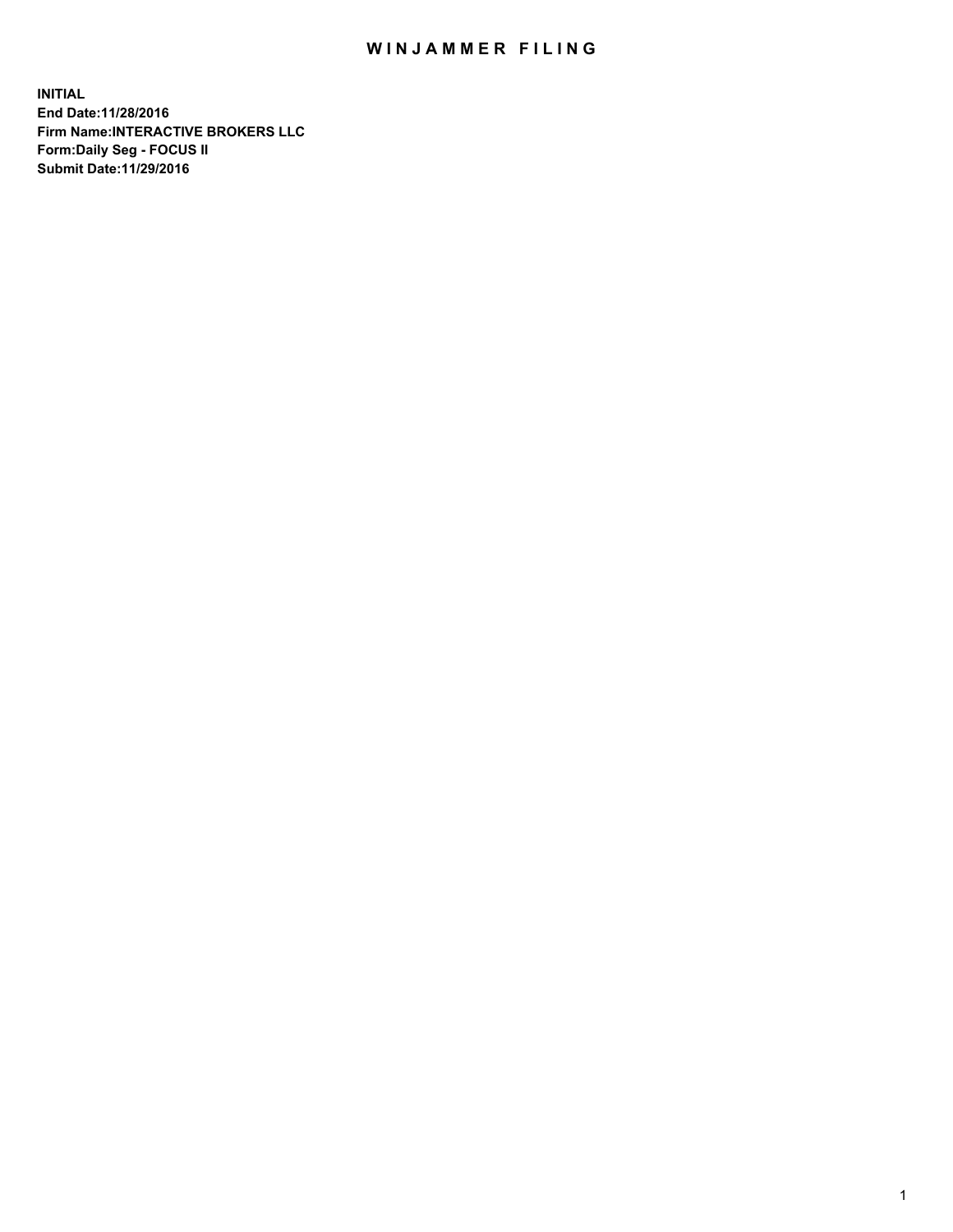## **INITIAL End Date:11/28/2016 Firm Name:INTERACTIVE BROKERS LLC Form:Daily Seg - FOCUS II Submit Date:11/29/2016 Daily Segregation - Cover Page**

| Name of Company<br><b>Contact Name</b><br><b>Contact Phone Number</b><br><b>Contact Email Address</b>                                                                                                                                                                                                                          | <b>INTERACTIVE BROKERS LLC</b><br>James Menicucci<br>203-618-8085<br><u>jmenicucci@interactivebrokers.c</u><br>om |
|--------------------------------------------------------------------------------------------------------------------------------------------------------------------------------------------------------------------------------------------------------------------------------------------------------------------------------|-------------------------------------------------------------------------------------------------------------------|
| FCM's Customer Segregated Funds Residual Interest Target (choose one):<br>a. Minimum dollar amount: ; or<br>b. Minimum percentage of customer segregated funds required:%; or<br>c. Dollar amount range between: and; or<br>d. Percentage range of customer segregated funds required between:% and%.                          | $\overline{\mathbf{0}}$<br>0<br>155,000,000 245,000,000<br>0 <sub>0</sub>                                         |
| FCM's Customer Secured Amount Funds Residual Interest Target (choose one):<br>a. Minimum dollar amount: ; or<br>b. Minimum percentage of customer secured funds required:%; or<br>c. Dollar amount range between: and; or<br>d. Percentage range of customer secured funds required between:% and%.                            | $\overline{\mathbf{0}}$<br>$\overline{\mathbf{0}}$<br>80,000,000 120,000,000<br>00                                |
| FCM's Cleared Swaps Customer Collateral Residual Interest Target (choose one):<br>a. Minimum dollar amount: ; or<br>b. Minimum percentage of cleared swaps customer collateral required:% ; or<br>c. Dollar amount range between: and; or<br>d. Percentage range of cleared swaps customer collateral required between:% and%. | $\overline{\mathbf{0}}$<br>$\overline{\mathbf{0}}$<br>0 <sub>0</sub><br><u>00</u>                                 |

Attach supporting documents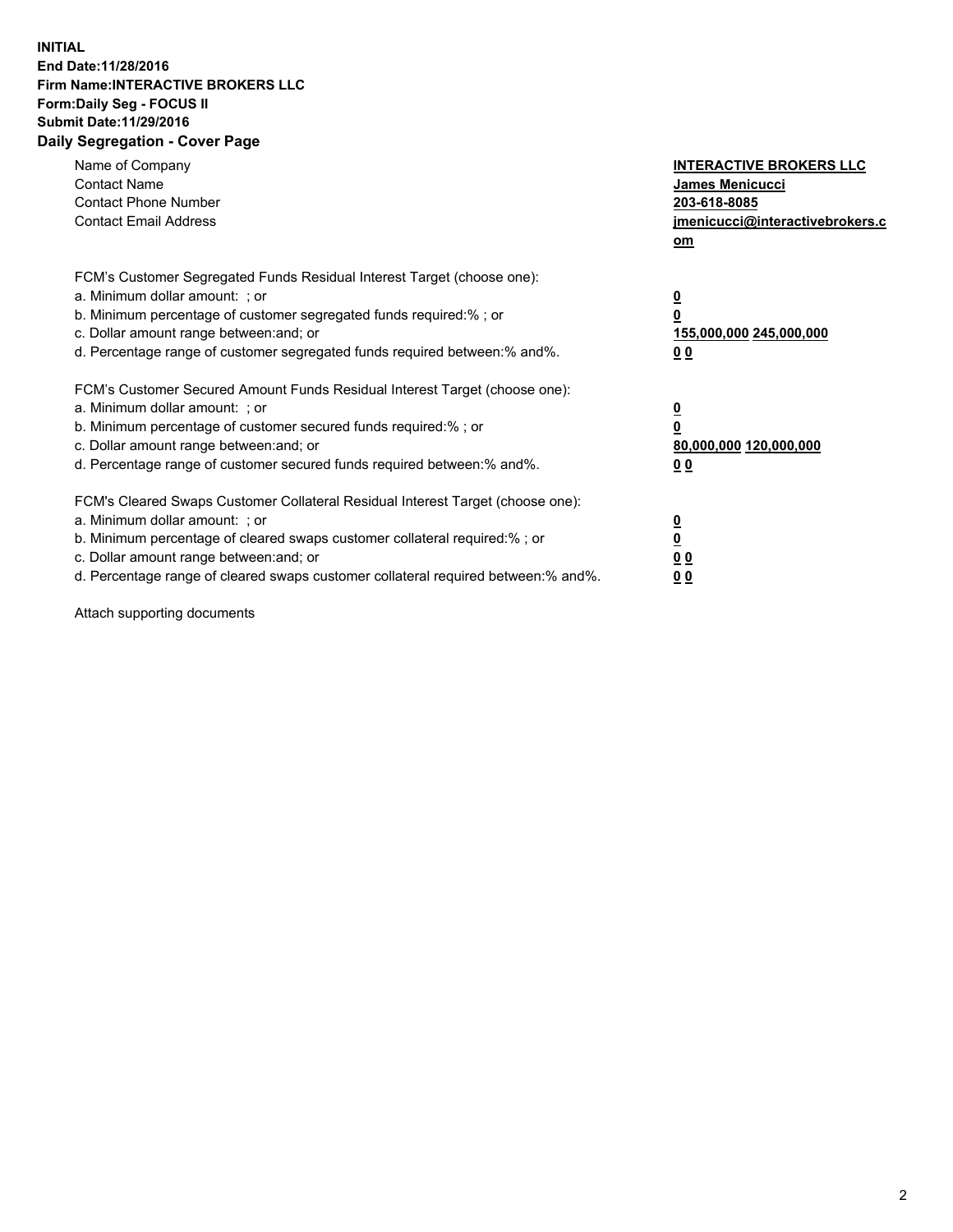## **INITIAL End Date:11/28/2016 Firm Name:INTERACTIVE BROKERS LLC Form:Daily Seg - FOCUS II Submit Date:11/29/2016 Daily Segregation - Secured Amounts**

|                | Daily Jegregation - Jeculed Aniounts                                                        |                                   |
|----------------|---------------------------------------------------------------------------------------------|-----------------------------------|
|                | Foreign Futures and Foreign Options Secured Amounts                                         |                                   |
|                | Amount required to be set aside pursuant to law, rule or regulation of a foreign            | $0$ [7305]                        |
|                | government or a rule of a self-regulatory organization authorized thereunder                |                                   |
| 1.             | Net ledger balance - Foreign Futures and Foreign Option Trading - All Customers             |                                   |
|                | A. Cash                                                                                     | 339,124,869 [7315]                |
|                | B. Securities (at market)                                                                   | $0$ [7317]                        |
| 2.             | Net unrealized profit (loss) in open futures contracts traded on a foreign board of trade   | 4,081,817 [7325]                  |
| 3.             | Exchange traded options                                                                     |                                   |
|                | a. Market value of open option contracts purchased on a foreign board of trade              | <b>749,568</b> [7335]             |
|                | b. Market value of open contracts granted (sold) on a foreign board of trade                | $-104,245$ [7337]                 |
| 4.             | Net equity (deficit) (add lines 1.2. and 3.)                                                | 343,852,009 [7345]                |
| 5.             | Account liquidating to a deficit and account with a debit balances - gross amount           | 309,523 [7351]                    |
|                | Less: amount offset by customer owned securities                                            | 0 [7352] 309,523 [7354]           |
| 6.             | Amount required to be set aside as the secured amount - Net Liquidating Equity              | 344, 161, 532 [7355]              |
|                | Method (add lines 4 and 5)                                                                  |                                   |
| 7.             | Greater of amount required to be set aside pursuant to foreign jurisdiction (above) or line | 344, 161, 532 [7360]              |
|                | 6.                                                                                          |                                   |
|                | FUNDS DEPOSITED IN SEPARATE REGULATION 30.7 ACCOUNTS                                        |                                   |
| $\mathbf{1}$ . | Cash in banks                                                                               |                                   |
|                | A. Banks located in the United States                                                       | $0$ [7500]                        |
|                | B. Other banks qualified under Regulation 30.7                                              | 0 [7520] 0 [7530]                 |
| 2.             | Securities                                                                                  |                                   |
|                | A. In safekeeping with banks located in the United States                                   | 399,451,445 [7540]                |
|                | B. In safekeeping with other banks qualified under Regulation 30.7                          | 0 [7560] 399,451,445 [7570]       |
| 3.             | Equities with registered futures commission merchants                                       |                                   |
|                | A. Cash                                                                                     | $0$ [7580]                        |
|                | <b>B.</b> Securities                                                                        | $0$ [7590]                        |
|                | C. Unrealized gain (loss) on open futures contracts                                         | $0$ [7600]                        |
|                | D. Value of long option contracts                                                           | $0$ [7610]                        |
|                | E. Value of short option contracts                                                          | 0 [7615] 0 [7620]                 |
| 4.             | Amounts held by clearing organizations of foreign boards of trade                           |                                   |
|                | A. Cash                                                                                     | $0$ [7640]                        |
|                | <b>B.</b> Securities                                                                        | $0$ [7650]                        |
|                | C. Amount due to (from) clearing organization - daily variation                             | $0$ [7660]                        |
|                | D. Value of long option contracts                                                           | $0$ [7670]                        |
|                | E. Value of short option contracts                                                          | 0 [7675] 0 [7680]                 |
| 5.             | Amounts held by members of foreign boards of trade                                          |                                   |
|                | A. Cash                                                                                     | 65,691,213 [7700]                 |
|                | <b>B.</b> Securities                                                                        | $0$ [7710]                        |
|                | C. Unrealized gain (loss) on open futures contracts                                         | 3,547,028 [7720]                  |
|                | D. Value of long option contracts                                                           | 749,581 [7730]                    |
|                | E. Value of short option contracts                                                          | -104,246 [7735] 69,883,576 [7740] |
| 6.             | Amounts with other depositories designated by a foreign board of trade                      | $0$ [7760]                        |
| 7.             | Segregated funds on hand                                                                    | $0$ [7765]                        |
| 8.             | Total funds in separate section 30.7 accounts                                               | 469,335,021 [7770]                |
| 9.             | Excess (deficiency) Set Aside for Secured Amount (subtract line 7 Secured Statement         | 125,173,489 [7380]                |
|                | Page 1 from Line 8)                                                                         |                                   |
| 10.            | Management Target Amount for Excess funds in separate section 30.7 accounts                 | 80,000,000 [7780]                 |
| 11.            | Excess (deficiency) funds in separate 30.7 accounts over (under) Management Target          | 45,173,489 [7785]                 |
|                |                                                                                             |                                   |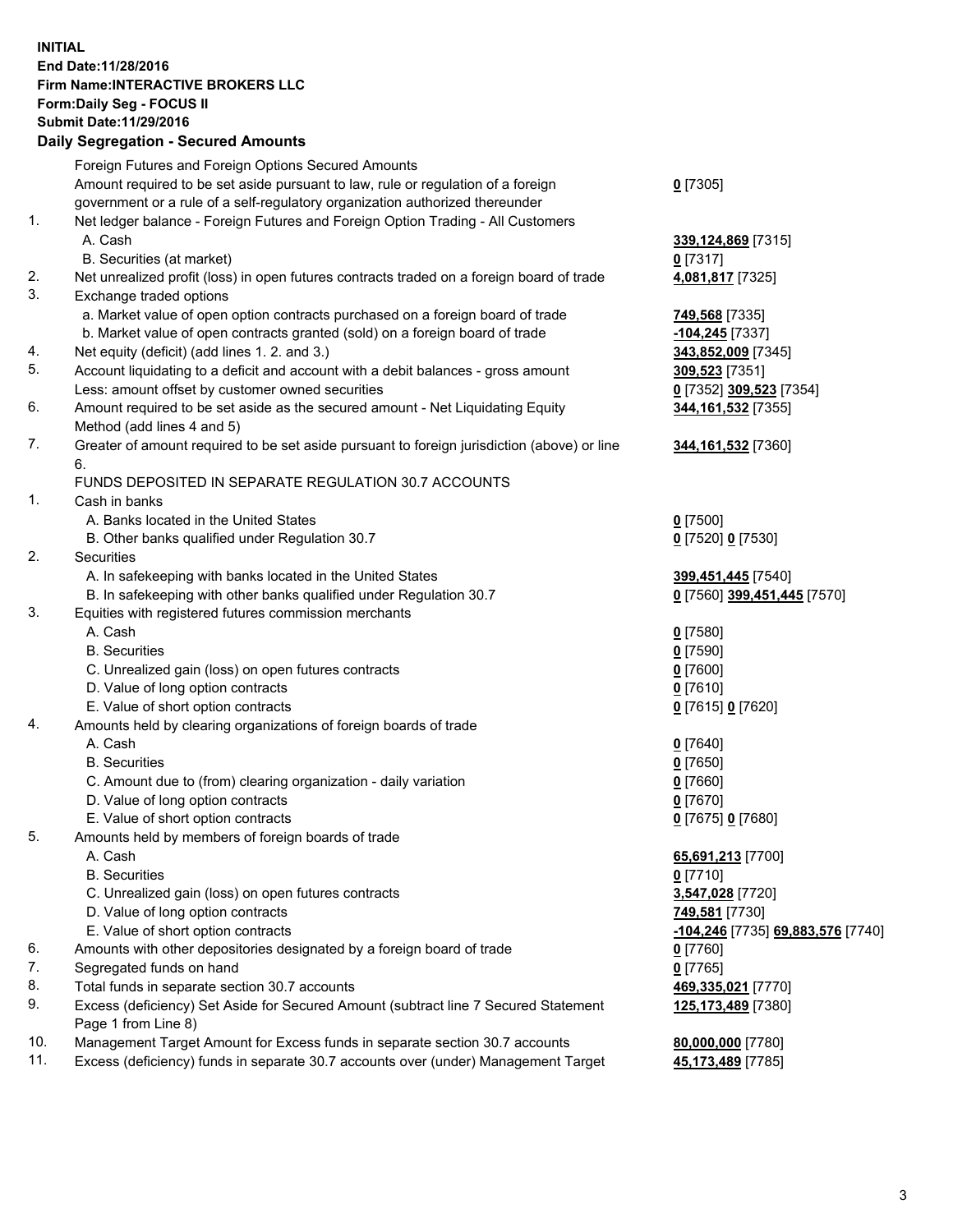**INITIAL End Date:11/28/2016 Firm Name:INTERACTIVE BROKERS LLC Form:Daily Seg - FOCUS II Submit Date:11/29/2016 Daily Segregation - Segregation Statement** SEGREGATION REQUIREMENTS(Section 4d(2) of the CEAct) 1. Net ledger balance A. Cash **3,322,028,439** [7010] B. Securities (at market) **0** [7020] 2. Net unrealized profit (loss) in open futures contracts traded on a contract market **-40,933,256** [7030] 3. Exchange traded options A. Add market value of open option contracts purchased on a contract market **135,392,965** [7032] B. Deduct market value of open option contracts granted (sold) on a contract market **-229,079,144** [7033] 4. Net equity (deficit) (add lines 1, 2 and 3) **3,187,409,004** [7040] 5. Accounts liquidating to a deficit and accounts with debit balances - gross amount **832,935** [7045] Less: amount offset by customer securities **0** [7047] **832,935** [7050] 6. Amount required to be segregated (add lines 4 and 5) **3,188,241,939** [7060] FUNDS IN SEGREGATED ACCOUNTS 7. Deposited in segregated funds bank accounts A. Cash **86,789,795** [7070] B. Securities representing investments of customers' funds (at market) **1,980,677,077** [7080] C. Securities held for particular customers or option customers in lieu of cash (at market) **0** [7090] 8. Margins on deposit with derivatives clearing organizations of contract markets A. Cash **22,191,485** [7100] B. Securities representing investments of customers' funds (at market) **1,365,210,528** [7110] C. Securities held for particular customers or option customers in lieu of cash (at market) **0** [7120] 9. Net settlement from (to) derivatives clearing organizations of contract markets **20,684,978** [7130] 10. Exchange traded options A. Value of open long option contracts **135,383,816** [7132] B. Value of open short option contracts **-229,072,267** [7133] 11. Net equities with other FCMs A. Net liquidating equity **0** [7140] B. Securities representing investments of customers' funds (at market) **0** [7160] C. Securities held for particular customers or option customers in lieu of cash (at market) **0** [7170] 12. Segregated funds on hand **0** [7150] 13. Total amount in segregation (add lines 7 through 12) **3,381,865,412** [7180] 14. Excess (deficiency) funds in segregation (subtract line 6 from line 13) **193,623,473** [7190] 15. Management Target Amount for Excess funds in segregation **155,000,000** [7194]

16. Excess (deficiency) funds in segregation over (under) Management Target Amount Excess

**38,623,473** [7198]